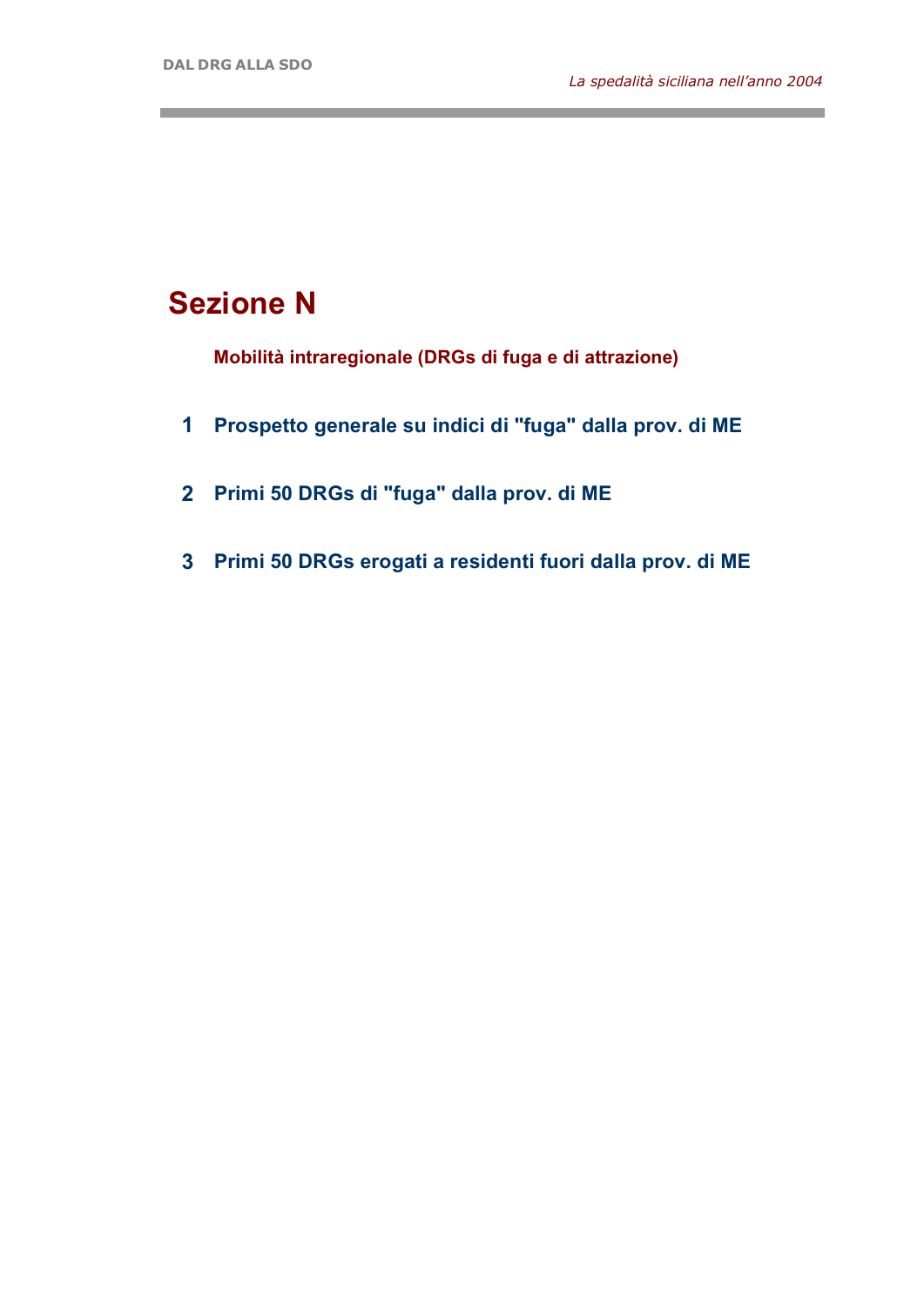|                         |                                 |           |                |                |                    |   |              | Indici di "fuga" dalla provincia di MESSINA |                 |                 |     |                          |   |                       |
|-------------------------|---------------------------------|-----------|----------------|----------------|--------------------|---|--------------|---------------------------------------------|-----------------|-----------------|-----|--------------------------|---|-----------------------|
| specifica               | specifica                       | AGRIGENTO |                | CALTANISSETTA  | CATANIA            |   | ENNA         | <b>PALERMO</b>                              | RAGUSA          | <b>SIRACUSA</b> |     | <b>TRAPANI</b>           |   | <b>TOTALI di fuga</b> |
|                         |                                 |           |                |                |                    |   |              |                                             |                 |                 |     |                          |   |                       |
|                         | $\overline{\mathsf{E}}$<br>DRGs |           | $\overline{c}$ | $\overline{4}$ | 2.994              |   | 680          | 1.060                                       | 33              |                 | 120 | $\frac{8}{1}$            |   | 4.957                 |
|                         | DRG <sub>s</sub> ch             |           | $\circ$        | $\tilde{0}$    | 2.133              |   | 95           | 687                                         | 13              |                 | ଚ   | $\overline{\overline{}}$ |   | 3.040                 |
|                         | DRGs Tot.                       |           | $\tilde{c}$    | S)             | 5.127              |   | 775          | 1.747                                       | $\frac{4}{5}$   | 211             |     | 29                       |   | 7.997                 |
| <b>Regime Ordinario</b> | DRG ch / tot                    | $0,0\%$   |                | 20,0%          | 41,6%              |   | 12.3%        | 39,3%                                       | 28,3%           | 43,1%           |     | 37,9%                    |   | 38,0%                 |
|                         | Peso medio                      | 0,92      |                | 1,27           | 1,36               |   | 1,18         | 1,54                                        | 1,07            | 1,15            |     | 0,89                     |   |                       |
|                         | Tariffa full                    | Ψ         | Ψ<br>30.756,25 | 161.197,90     | 16.487.710,75<br>Ψ | Ψ | 4.130.562,95 | 6.300.129,25<br>Ψ                           | 105.413,90<br>Ψ | 553.240,10<br>Ψ | Ψ   | 57.218,50                | Ψ | 27.826.229,60         |
|                         |                                 |           |                |                |                    |   |              |                                             |                 |                 |     |                          |   |                       |
|                         | DRGs md                         |           | 4              | 4              | 1.600              |   | 367          | 704                                         | $\overline{1}$  |                 | 57  | $\overline{\overline{}}$ |   | 2.748                 |
|                         | DRG <sub>s</sub> ch             |           | $\sim$         | 5              | 789                |   | S9           | 384                                         | 4               |                 | 30  | $\infty$                 |   | 1.281                 |
| Day - Hospital          | DRGs Tot.                       |           | $\rm \infty$   | စ္             | 2.389              |   | 426          | 1.088                                       | 15              |                 | 5   | စ္                       |   | 4.029                 |
|                         | DRGs ch / tot                   | 33,3%     |                | 26,3%          | 33,0%              |   | 13,8%        | 35,3%                                       | 26,7%           | 44,8%           |     | 42,1%                    |   | 31,8%                 |
|                         | Peso medio                      | 0,69      |                | 0,87           | 0,85               |   | 0,82         | 0,86                                        | 0,80            | 0,82            |     | 1,05                     |   | 0,84                  |
|                         | Tariffa full                    | Ψ         | Ψ<br>6.147,45  | 24.148,05      | 2.785.078,90<br>Ψ  | Ψ | 405.029,65   | 1,430.161,35<br>Ψ                           | 14.623,35<br>Ψ  | 91.004,30<br>Ψ  | Ψ   | 21.497,55                | Ψ | 4.777.690,60          |
|                         |                                 |           |                |                |                    |   |              |                                             |                 |                 |     |                          |   |                       |
|                         | DRGs md                         |           | $\frac{6}{5}$  | £,             | 4.594              |   | 1.047        | 1.764                                       | $\ddot{a}$      |                 | 157 | 29                       |   | 7.705                 |
|                         | DRG <sub>s</sub> ch             |           | 2              | 15             | 2.922              |   | 154          | 1.071                                       | 17              |                 | 121 | é,                       |   | 4.321                 |
| 114101                  | DRGs Tot.                       |           | 18             | 89             | 7.516              |   | 1.201        | 2.835                                       | 61              |                 | 278 | \$                       |   | 12.026                |
|                         | DRGs ch / tot                   | 11,1%     |                | 21,7%          | 38,9%              |   | 12,8%        | 37,8%                                       | 27,9%           | 43,5%           |     | 39,6%                    |   | 33,1%                 |
|                         | Tariffa full                    | Ψ         | Ψ<br>36.903,70 | 185.345,95     | 19.272.789,65<br>Ψ | Ψ | 4.535.592,60 | 7.730.290,60<br>Ψ                           | 120.037,25<br>Ψ | 644.244,40<br>Ψ | Ψ   | 78.716,05                | Ψ | 32.603.920,20         |

a sa mga bangay na mga bangay na mga bangay ng mga bangay ng mga bangay ng mga bangay ng mga bangay ng mga ban

**The State**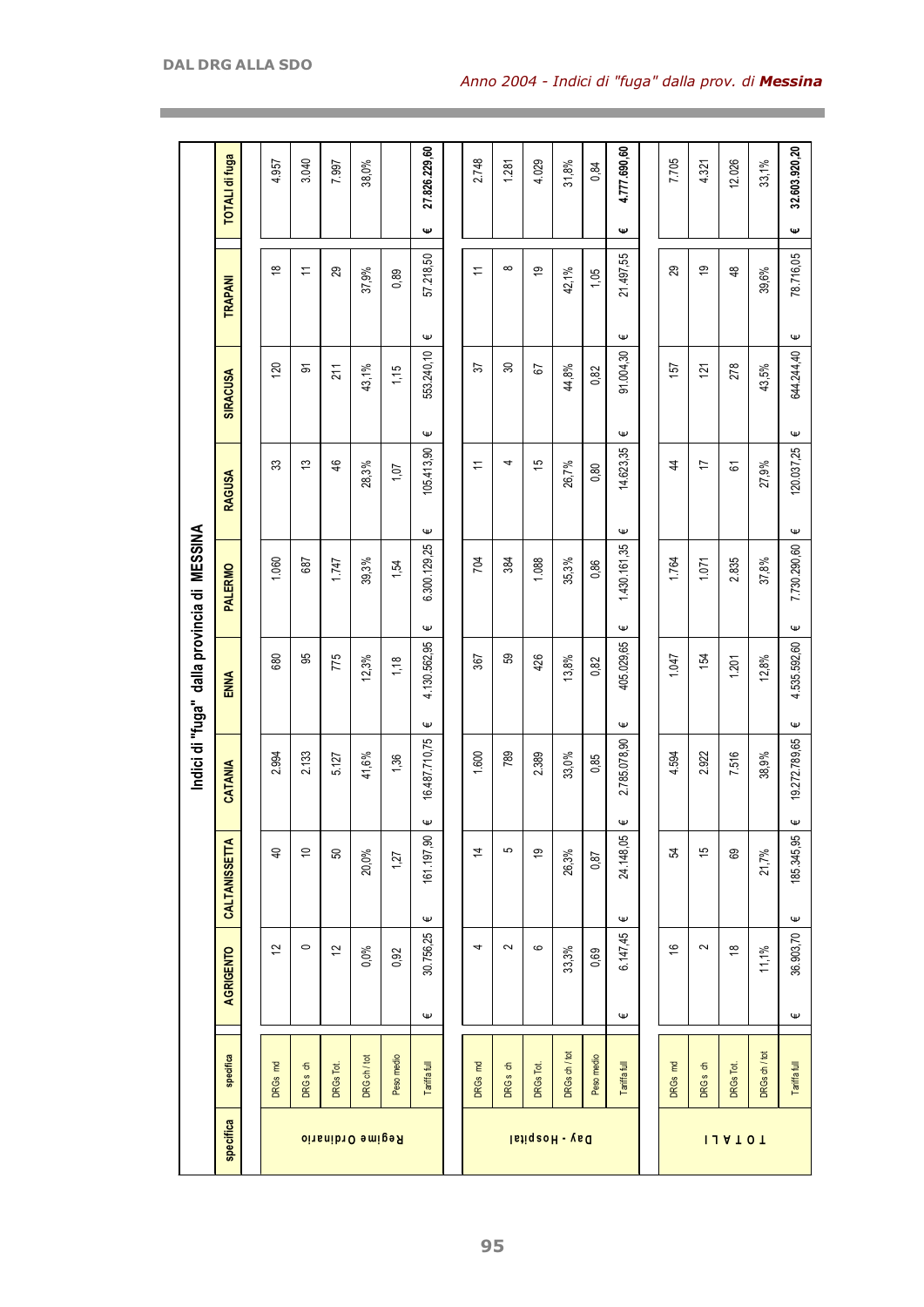| Progr                                                                                         | <b>DRG</b>        | <b>DESCRIZIONE</b>                                                            | <b>NDC</b>               | <b>NC</b> |                    | Degenza Ordinaria |                                |                          | Day Hospital             |   |            |
|-----------------------------------------------------------------------------------------------|-------------------|-------------------------------------------------------------------------------|--------------------------|-----------|--------------------|-------------------|--------------------------------|--------------------------|--------------------------|---|------------|
|                                                                                               |                   |                                                                               |                          |           | giornate<br>Ricov. |                   | <b>Tariffa</b>                 | Ricov.                   | Accessi                  |   | Tariffa    |
| $\overline{\phantom{0}}$                                                                      | 410               | RIA DI LEUCEMIA ACUTA<br>CHEMIOTERAPIA NON ASSOCIATA A DIAGNOSI SECONDA       | ≒                        | Σ         | 531                | 1.437             | 926.608,15<br>Ψ                | <b>20</b>                | 720                      | Ψ | 235.980,00 |
| $\sim$                                                                                        | 125               | RDICO ACUTO; CON<br>MALATTIE CARDIOVASCOLARI ECCETTO INFARTO MIOCA            | 5                        | Σ         | 389                | 1.032             | 642.970,45<br>Ψ                |                          | $\overline{\phantom{0}}$ | Ψ | 428,45     |
| S                                                                                             | 112               | ERCUTANEA<br>INTERVENTI SUL SISTEMA CARDIOVASCOLARE PER VIA F                 | 5                        | ပ         | 362                | 1.250             | 2.123.649,00<br>Ψ              | တ                        | တ                        | Ψ | 52.984,35  |
| 4                                                                                             | 359               | MALIGNE; SENZA CC<br>INTERVENTI SU UTERO E ANNESSI NON PER NEOPLASIE          | $\tilde{c}$              | ပ         | 230                | 1,196             | 548.537,60<br>$\mathsf \omega$ | 55                       | R                        | Ψ | 33.237,50  |
| $\sigma$                                                                                      |                   | INTERVENTI SULLA TIROIDE                                                      | ₽                        | ပ         | 216                | 1.044             | 515.314,20<br>Ψ                |                          | 6                        | Ψ | 2.371,20   |
| $\frac{1}{2}$                                                                                 | <u>ឌ្ឌន្ត្រន្</u> | NEONATO NORMALE                                                               | 15                       | Σ         | 211                | 719               | 102.454.65<br>Ψ                |                          |                          |   |            |
|                                                                                               |                   | <b>PSICOSI</b>                                                                | é,                       | Σ         | 173                | 2.663             | 584.417.20<br>Ψ                | 24                       | ൠ                        | Ψ | 17.419,20  |
| $\infty$                                                                                      | 371               | PARTO CESAREO SENZA CC                                                        | $\overline{4}$           | ပ         | 153                | 835               | 349.126,90<br>$\mathsf \omega$ |                          |                          |   |            |
| တ                                                                                             | $\overline{373}$  | PARTO VAGINALE SENZA DIAGNOSI COMPLICANTI                                     | $\overline{4}$           | Σ         | 103                | န္တြ              | 146,822.50<br>$\mathsf \omega$ |                          |                          |   |            |
| $\approx$                                                                                     | 127               | INSUFFICIENZA CARDIACA E SHOCK                                                | 5                        | Σ         | 88                 | 809               | 268.738,85<br>Ψ                | $\tilde{=}$              | 4                        | Ψ | 3.165,40   |
| Ξ                                                                                             | 467               | ALTRI FATTORI CHE INFLUENZANO LO STATO DI SALUTE                              | 23                       | Σ         | 8                  | 350               | 106.017,15<br>$\mathsf \omega$ | 5                        | 115                      | Ψ | 30.043.75  |
| $\tilde{c}$                                                                                   | 012               | MALATTIE DEGENERATIVE DEL SISTEMA NERVOSO                                     |                          | Σ         | 88                 | 273               | 472.285,85<br>$\mathsf \omega$ | 29                       | 107                      | Ψ | 24.893,80  |
| చ                                                                                             | $\frac{83}{2}$    | RATO DIGER. >17 SENZA<br>ESOFAGITE; GASTROENTERITE E MISCELLANEA M. APPA<br>႘ | $\circ$                  | Σ         | 85                 | 482               | 128.044,80<br>$\mathsf \omega$ | $\overline{10}$          | 55                       | Ψ | 33.573,00  |
| $\overline{4}$                                                                                | 429               | DISTURBI ORGANICI E RITARDO MENTALE                                           | é,                       | Σ         | 54                 | 917               | 464.188,05<br>Ψ                | é,                       | ੩                        | Ψ | 8.216,55   |
| 15                                                                                            | 080               | MALATTIA POLMONARE CRONICA OSTRUTTIVA                                         | 4                        | Σ         | 76                 | 57                | 206.287,75<br>Ψ                | $\overline{4}$           | 35                       | Ψ | 6.816,25   |
| $\frac{1}{6}$                                                                                 | 384               | <b>DICHE</b><br>ALTRE DIAGNOSI PREPARTO SENZA COMPLICAZIONI MED               | $\overline{4}$           | Σ         | 74                 | $\overline{4}$    | 28.623,50<br>Ψ                 | 46                       | 52                       | Ψ | 13.537,50  |
| 17                                                                                            | 039               | INTERVENTI SUL CRISTALLINO CON O SENZA VITRECTOMIA                            | $\sim$                   | ပ         | 29                 | 153               | 109.119,85<br>Ψ                | 284                      | 367                      | Ψ | 506.414,60 |
| ∣≌                                                                                            | $\frac{1}{6}$     | BYPASS CORONARICO CON CATETERISMO CARDIACO                                    | 5                        | ပ         | 67                 | 922               | 859.560,00<br>Ψ                |                          |                          |   |            |
| ខ $ g $ ន $ z $                                                                               | 243               | AFFEZIONI MEDICHE DEL DORSO                                                   | $\infty$                 | Σ         | 60                 | 406               | 129.145,85<br>$\mathsf \omega$ | $\overline{24}$          | 45                       | Ψ | 10.110,85  |
|                                                                                               | 316               | INSUFFICIENZA RENALE                                                          | ニ                        | Σ         | 59                 | 362               | 215.318,45<br>Ψ                | 89                       | $\overline{5}$           | Ψ | 30.685,00  |
|                                                                                               | 41                | ANAMNESI DI NEOPLASIA MALIGNA SENZA ENDOSCOPIA                                | 17                       | Σ         | င္ဟာ               | 164               | 86.651,40<br>Ψ                 | ခြွ                      | 113                      | Ψ | 28.769,80  |
| $ \mathfrak{A} \mathfrak{A} \mathfrak{A} \mathfrak{A} \mathfrak{A} \mathfrak{A} \mathfrak{A}$ | 107               | BYPASS CORONARICO SENZA CATETERISMO CARDIACO                                  | 5                        | ပ         | SG                 | 802               | 720.167,45<br>$\mathsf \omega$ |                          |                          |   |            |
|                                                                                               | 323               | <b>TE ULTRASUONI</b><br>CALCOLOSI URINARIA; CON CC E/O LITOTRISSIA MEDIAN     | ≂                        | Σ         | SG                 | $\overline{161}$  | 133.109,25<br>₩                | S                        | 72                       | Ψ | 5.845,35   |
|                                                                                               | 035               | ALTRE MALATTIE DEL SISTEMA NERVOSO; SENZA CC                                  |                          | Σ         | £3                 | 2.341             | 600.432,30<br>Φ                | 24                       | 39                       | Ψ | 33.905,50  |
|                                                                                               | $\frac{131}{2}$   | MALATT IE VASCOLARI PERIFERICHE; SENZA CC                                     | 5                        | Σ         | ន $ z $            | 263               | 108.262,00<br>Φ                | 22                       | ৯                        | Ψ | 19.537,70  |
|                                                                                               | 회회술               | ALTRE MALATTIE DEL SISTEMA NERVOSO; CON CC                                    |                          | Σ         | ន ន                | 3.016             | 782.888,35<br>$\mathsf \omega$ | ဖ                        | 43                       | Ψ | 10.801,50  |
|                                                                                               |                   | NEOPLASIE DELL'APPARATO RESPIRATORIO                                          | 4                        | Σ         |                    | 369               | 184.936,50<br>Ψ                |                          | Z2                       | Φ | 6.617,70   |
|                                                                                               |                   | INTERVENTI PER VIA TRANSURETRALE; SENZA CC                                    | Ξ                        | ပ         | 9                  | $\overline{21}$   | 95.939,55<br>Ψ                 | 5                        | చ                        | Ψ | 9.789,75   |
|                                                                                               | 158               | INTERVENTI SU ANO E STOMA; SENZA CC                                           | ဖ                        | ပ         | $\frac{8}{4}$      | 139               | 76.718,20<br>Ψ                 | 29                       | 스                        | Ψ | 48.735,95  |
| $\boldsymbol{\mathcal{S}}$                                                                    | 014               | MALATTIE CEREBROVASCOLARI SPECIFICHE ECCETTO ATTACCO ISCHEMICO<br>TRANSIT.    | $\overline{\phantom{0}}$ | Σ         | 47                 | 526               | 175.573,30<br>$\mathsf \omega$ | $\overline{\phantom{0}}$ | 4                        | Ψ | 908,20     |

**The Story** 

and the control of the control of the control of the control of the

a sa kacamatan ing Kabupatèn Kabupatèn Kabupatèn Kabupatèn Kabupatèn Kabupatèn Kabupatèn Kabupatèn Kabupatèn K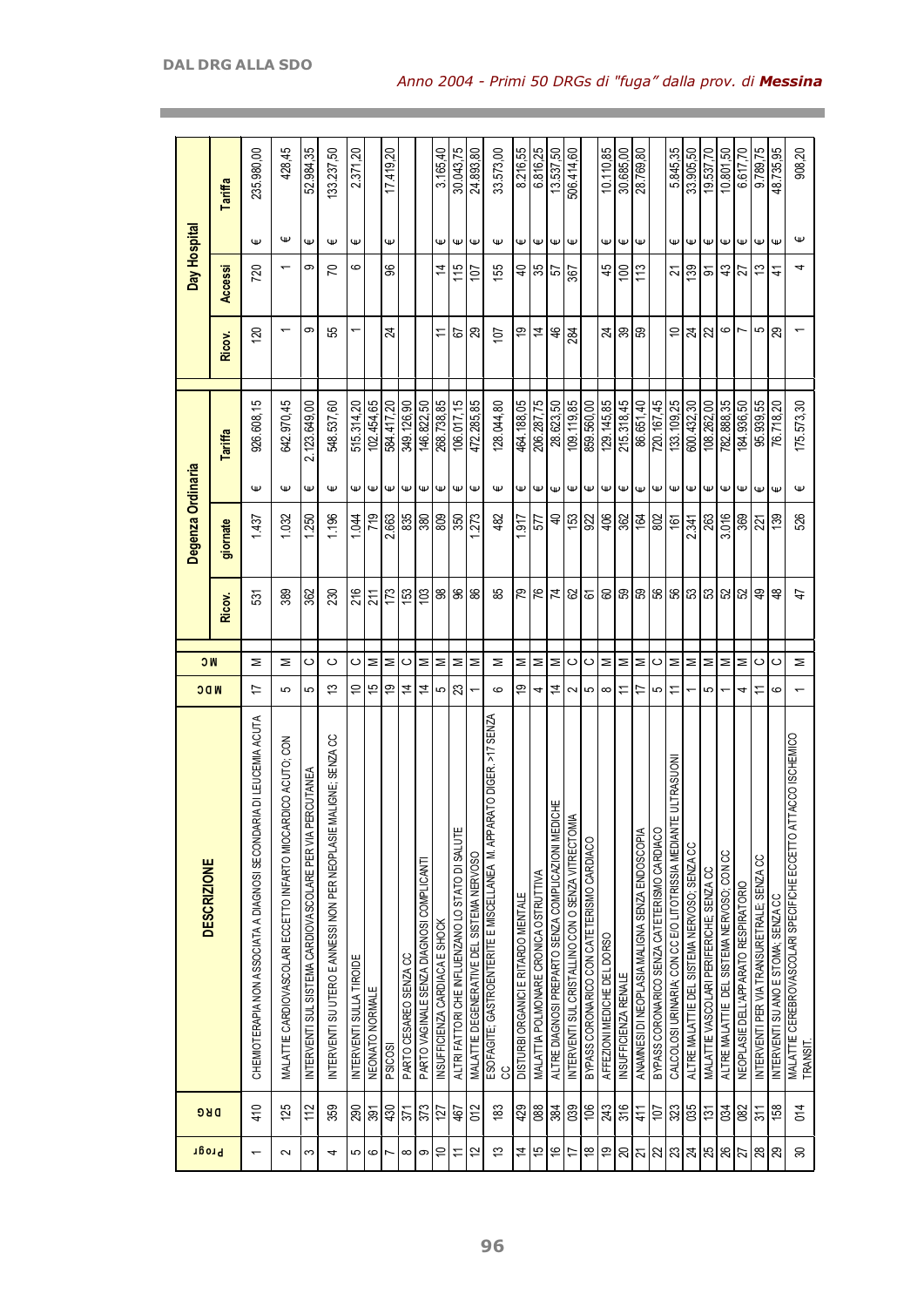| Ψ<br>Ψ<br>Ψ<br>Ψ<br>Ψ<br>Ψ<br>Ψ<br>Ψ<br>Ψ<br>Ψ<br>Ψ<br>Ψ<br>Ψ<br>Ψ<br>8<br>$\frac{6}{5}$<br>4<br>\$<br>జ<br>23<br>172<br>129<br>117<br>S.<br>24<br>133<br>4<br>73<br>တ<br>S<br>33<br>82<br>43<br>$\overset{\circ}{\phantom{\alpha}}$<br>$\overline{4}$<br>S<br>88<br>77<br>21<br>89.483,35<br>54.678.05<br>98.460,85<br>45.376,75<br>50.190,40<br>98.380,10<br>65.260,25<br>773.111.90<br>98.594,80<br>109.265,20<br>325.983,00<br>155.537,80<br>105.980.10<br>76.266,00<br>51.452.00<br>75.684,60<br>49.208.10<br>61.971.20<br>Ψ<br>Ψ<br>Ψ<br>Ψ<br>Ψ<br>Ψ<br>Ψ<br>Ψ<br>Ψ<br>Ψ<br>Ψ<br>Ψ<br>Ψ<br>Ψ<br>Ψ<br>Ψ<br>Ψ<br>Ψ<br>388<br>46<br>176<br>258<br>733<br>163<br>179<br>189<br>230<br>128<br>129<br>149<br>165<br>259<br>$\overline{0}$<br>232<br>132<br>194 | Ψ<br>g<br>$\tilde{e}$<br>60.038.10<br>Ψ<br>88 | Ψ<br>5<br>36<br>79.919.70<br>Ψ<br>270 | 2.961.553,75<br>Ψ<br>5.923<br>2.457<br>13.209.478,30<br>Ψ<br>26.894 |
|----------------------------------------------------------------------------------------------------------------------------------------------------------------------------------------------------------------------------------------------------------------------------------------------------------------------------------------------------------------------------------------------------------------------------------------------------------------------------------------------------------------------------------------------------------------------------------------------------------------------------------------------------------------------------------------------------------------------------------------------------------------|-----------------------------------------------|---------------------------------------|---------------------------------------------------------------------|
|                                                                                                                                                                                                                                                                                                                                                                                                                                                                                                                                                                                                                                                                                                                                                                |                                               |                                       |                                                                     |
|                                                                                                                                                                                                                                                                                                                                                                                                                                                                                                                                                                                                                                                                                                                                                                |                                               |                                       |                                                                     |
|                                                                                                                                                                                                                                                                                                                                                                                                                                                                                                                                                                                                                                                                                                                                                                |                                               |                                       |                                                                     |
|                                                                                                                                                                                                                                                                                                                                                                                                                                                                                                                                                                                                                                                                                                                                                                |                                               |                                       |                                                                     |
| 43<br>$\overline{4}$<br>42<br>39<br>38<br>38<br>36<br>86<br>$\overline{4}$<br>4<br>$\overline{4}$<br>57<br>4<br>ᢛ                                                                                                                                                                                                                                                                                                                                                                                                                                                                                                                                                                                                                                              | 35                                            | 35                                    | 3.460                                                               |
| ပ<br>ပ<br>Σ<br>Σ<br>ပ<br>Σ<br>ပ<br>Σ<br>Σ<br>ပ<br>ပ<br>Σ<br>Σ                                                                                                                                                                                                                                                                                                                                                                                                                                                                                                                                                                                                                                                                                                  | ပ                                             | Σ                                     |                                                                     |
| $\Rightarrow$<br>4<br>13<br>Ξ<br>ဖ<br>ဖ<br>$\infty$<br>5<br>တ<br>∞<br>5                                                                                                                                                                                                                                                                                                                                                                                                                                                                                                                                                                                                                                                                                        | 5                                             | $\cong$                               |                                                                     |
| TRAPIANTI DI PELLE E/O SBRIGLIAMENTI ETTO PERULCERE PELLE/CELLULITE<br>NEOPLASIE MALIGNE DELL'APPARATO RIPRODUTTIVO FEMMINILE; SENZA CC<br>DI ARTI INFERIORI<br>$\mathsf{I} \mathsf{A}$ > 17 SENZACC<br>MALATTIE CARDIOVASCOLARI ECCETTO INFARTO MIOCARDICO ACUTO;<br>7 SENZA CC<br>ALTRE DIAGNOSI RELATIVE ALL'APPARATO CIRCOLATORIO senza CC<br>ALTRE DIAGNOSI RELATIVE ALL'APPARTO DIGERENTE; ET<br>INTERVENTI SU ARTICOLAZIONI MAGGIORI E REIMPIANTI<br>INTERVENTI PER ERNIA INGUINALE E FEMORALE; ETA'><br>INTERVENTU SU GINOCCHIO SENZA CC<br>INTEVENTI SUI VASI EXTRACRANICI<br><b>MALATTIE ENDOCRINE: SENZA CC</b><br>CALCOLOSI URINARIA; SENZA CC<br>MINACCIA DI ABORTO<br>CATETERISMO<br>SENZA CC                                                    | LEGATURA E STRIPPING DI VENE                  | DIABETE ETA'> 35                      | Altri DRGs                                                          |
|                                                                                                                                                                                                                                                                                                                                                                                                                                                                                                                                                                                                                                                                                                                                                                |                                               |                                       |                                                                     |
| 266                                                                                                                                                                                                                                                                                                                                                                                                                                                                                                                                                                                                                                                                                                                                                            |                                               |                                       |                                                                     |
| 222                                                                                                                                                                                                                                                                                                                                                                                                                                                                                                                                                                                                                                                                                                                                                            |                                               |                                       |                                                                     |
| 145                                                                                                                                                                                                                                                                                                                                                                                                                                                                                                                                                                                                                                                                                                                                                            |                                               |                                       |                                                                     |
| 379<br>367<br>162<br>301                                                                                                                                                                                                                                                                                                                                                                                                                                                                                                                                                                                                                                                                                                                                       | 119                                           |                                       |                                                                     |
| 005<br>189<br>324                                                                                                                                                                                                                                                                                                                                                                                                                                                                                                                                                                                                                                                                                                                                              |                                               | 294                                   |                                                                     |
|                                                                                                                                                                                                                                                                                                                                                                                                                                                                                                                                                                                                                                                                                                                                                                |                                               |                                       |                                                                     |
|                                                                                                                                                                                                                                                                                                                                                                                                                                                                                                                                                                                                                                                                                                                                                                |                                               |                                       |                                                                     |
|                                                                                                                                                                                                                                                                                                                                                                                                                                                                                                                                                                                                                                                                                                                                                                |                                               |                                       |                                                                     |
|                                                                                                                                                                                                                                                                                                                                                                                                                                                                                                                                                                                                                                                                                                                                                                |                                               |                                       |                                                                     |
|                                                                                                                                                                                                                                                                                                                                                                                                                                                                                                                                                                                                                                                                                                                                                                |                                               |                                       |                                                                     |
|                                                                                                                                                                                                                                                                                                                                                                                                                                                                                                                                                                                                                                                                                                                                                                |                                               |                                       |                                                                     |

and the control of the control of the control of the control of the control of the control of the control of the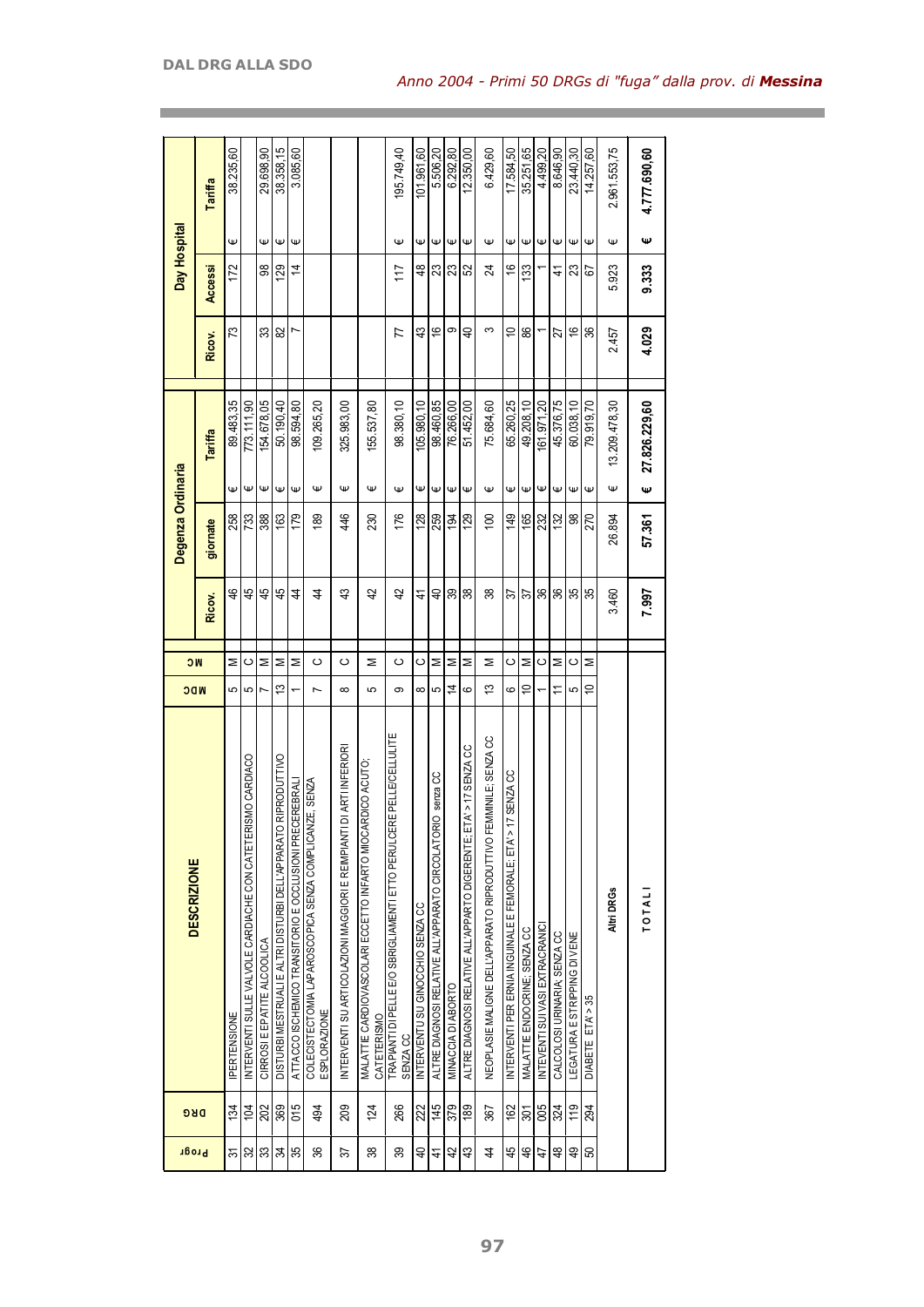| Progr           |                 | <b>DESCRIZIONE</b>                                                                     |                | <b>NC</b> |                | Ricovero in Regime Ordinario |                  |              |               |                   |                  | Ricovero in Regime di Day-Hospital |
|-----------------|-----------------|----------------------------------------------------------------------------------------|----------------|-----------|----------------|------------------------------|------------------|--------------|---------------|-------------------|------------------|------------------------------------|
|                 | <b>DRG</b>      |                                                                                        | <b>NDC</b>     |           | Ricov.<br>ż    | degenza<br>99                |                  | Tariffa      | N. Ricov.     | <b>N. Accessi</b> |                  | Tariffa                            |
|                 | 243             | AFFEZIONI MEDICHE DEL DORSO                                                            | $\infty$       | Σ         | 739            | 5.284                        | ω                | 1.510.147,55 | 130           | 146               | Ψ                | 33.565,40                          |
| $\sim$          | 410             | RIA DI LEUCEMIA ACUTA<br>CHEMIOT ERAPIA NON ASSOCIATA A DIAGNOSI SECONDA               | 17             | Σ         | 600            | 1.952                        | $\mathsf \omega$ | 1.063.528,80 | 525           | 4.808             | Ψ                | 1.575.822,00                       |
| S               | 209             | DI ARTI INFERIORI<br>INTERVENTI SU ARTICOLAZIONI MAGGIORI E REIMPIANT                  | $\infty$       | ပ         | 589            | 7.296                        | Ψ                | 4.456.009,20 |               |                   |                  |                                    |
| 4               | 222             | INTERVENTU SU GINOCCHIO SENZA CC                                                       | $\infty$       | ပ         | 538            | 3.101                        | Ψ                | 1.402.929,60 | 114           | 115               | Ψ                | 298.041,60                         |
| 5               | 256             | E DEL TESSUTO<br>ALTRE DIAGNOSI DEL SISTEMA MUSCOLO-SCHELETRICO<br>CONNETTIVO          | $\infty$       | Σ         | 341            | 3.542                        | Ψ                | 785.259,55   | 24            | 27                | Ψ                | 7.156,35                           |
| ∽ا⇔             | 039             | MIA<br>INTERVENTI SUL CRISTALLINO CON O SENZA VITRECTOI                                | $\sim$         | $\circ$   | 238            | 525                          | Ψ                | 424.397,30   | 168           | 168               | Ψ                | 299.569,20                         |
|                 | 462             | RIABILIT AZIONE                                                                        | 23             | Σ         | 235            | 9.925                        | Ψ                | 770.864.20   |               |                   |                  |                                    |
| $\infty$        | 247             | ETRICO E AL TESSUTO<br>SEGNI E SINTOMI RELATIVI AL SISTEMA MUSCOLO-SCHEI<br>CONNETTIVO | $\infty$       | Σ         | 220            | 2.218                        | $\mathsf \omega$ | 482.489,80   | 23            | 29                | Ψ                | 6.915,05                           |
| $\infty$        | 215             | INTERVENTI SU DORSO E COLLO; SENZA CC                                                  | $\infty$       | $\circ$   | 177            | 2.194                        | Ψ                | 551.323,95   | 5             | 5                 | Ψ                | 15.580,00                          |
| $\Rightarrow$   | 245             | MALATTIE DELL'OSSO E ARTROPATIE SPECIFICHE; SENZA CC                                   | $\infty$       | ∣≅        | 175            | 1.531                        | Ψ                | 344.399,70   | $\frac{6}{5}$ | 20                | Ψ                | 4.241,75                           |
| $\tilde{r}$     | 323             | CALCOLOSI URINARIA; CON CC E/O LITOTRISSIA MEDIANTE ULTRASUONI                         | ニ              | Σ         | 166            | 606                          | $\mathsf \omega$ | 432.336,45   |               | თ                 | $\mathsf{\Psi}$  | 2.505,15                           |
| $\overline{c}$  | 112             | PERCUTANEA<br>INTERVENTI SUL SISTEMA CARDIOVASCOLARE PER VIA                           | 5              | ပ         | 163            | 831                          | $\mathsf \omega$ | 958.645,95   |               |                   |                  |                                    |
| 13              | 055             | MISCELLANEA DI INTERVENTI SU ORECCHIO; NASO BOCCA E GOLA                               | S              | ပ         | 162            | 416                          | Ψ                | 274.075,95   | 72            | 77                | Ψ                | 136.663,20                         |
| $\overline{4}$  | 391             | NEONATO NORMALE                                                                        | 15             | Σ         | 154            | 484                          | Ψ                | 74.023,05    |               |                   | Ψ                | 164,35                             |
| 15              | 450             | > 17 SENZA CC<br>AVVELENAMENTI ED EFFETTI T0SSICI DEI FARMACI; ETA'                    | 21             | Σ         | $\overline{5}$ | 457                          | Φ                | 186.734,85   |               |                   |                  |                                    |
| $\frac{6}{5}$   | 082             | NEOPLASIE DELL'APPARATO RESPIRATORIO                                                   | 4              | Σ         | 148            | 741                          | Ψ                | 497.686,00   | 13            | $\frac{8}{1}$     | Ψ                | 4.411.80                           |
| 17              | 316             | INSUFFICIENZA RENALE                                                                   | Ξ              | Σ         | 143            | 895                          | Ψ                | 521.345,75   | 29            | 199               | Ψ                | 61.063,15                          |
| $\frac{8}{10}$  | 203             | DEL PANCREAS<br>NEOPLASIE MALIGNE DELL'APPARATO EPATOBILIARE O                         | $\overline{ }$ | Σ         | 129            | 559                          | Ψ                | 394.260,45   | $\Rightarrow$ | 26                | Ψ                | 6.767,80                           |
| é,              | 231             | IO INTRAMIDOLLARE<br>ESCISSIONE LOCALE E RIMOZIONE DI MEZZI DI FISSAGG<br>ECCETTO ANCA | $\infty$       | ပ         | 126            | 678                          | $\mathsf \omega$ | 274.495,85   | 5             | \$4               | Ψ                | 134.907,60                         |
| $\approx$       | 373             | PARTO VAGINALE SENZA DIAGNOSI COMPLICANTI                                              | $\overline{4}$ | Σ         | 126            | 418                          | Ψ                | 176.259,20   |               |                   |                  |                                    |
| $\overline{21}$ | 225             | INTERVENTI SUL PIEDE                                                                   | $\infty$       | ပ         | 124            | 686                          | Ψ                | 266.993,70   | $\ddot{4}$    | 4                 | Ψ                | 30.270,80                          |
| $ z $ ಇ         | 241             | MALATTIE DEL TESSUTO CONNETTIVO; SENZA CC                                              | $\infty$       | Σ         | 124            | .023                         | Ψ                | 352.999,10   | 46            | 117               | Ψ                | 26.787,15                          |
|                 | 227             | INTERVENTI SUI TESSUTI MOLLI SENZA CC                                                  | $\infty$       | $\circ$   | 114            | 903                          | Ψ                | 216.985,70   | 27            | 4                 | Ψ                | 50.017,50                          |
| $\overline{24}$ | 359             | MALIGNE; SENZA CC<br>INTERVENTI SU UTERO E ANNESSI NON PER NEOPLASIE                   | 13             | ပ         | 111            | 391                          | Ψ                | 237.108,60   | 36            | 36                | Ψ                | 87.210,00                          |
| $\frac{8}{8}$   | $\frac{50}{25}$ | INTERVENTI SULLA TIROIDE                                                               | $\Rightarrow$  | ပ         | $\overline{5}$ | 259                          | Ψ                | 235.724,45   | S             | 3                 | €                | 7.113,60                           |
|                 |                 | PARTO CESAREO SENZA CC                                                                 | $\overline{4}$ | ပ         | 8              | 460                          | Ψ                | 218.862,90   | $\sim$        | $\sim$            | $\mathsf \Psi$   | 4.484,00                           |
| 27              | 298             | BI DEL METABOLISMO;<br>DISTURBI DELLA NUTRIZIONE E MISCELLANEA DI DISTUR<br>ETA' < 18  | ₽              | Σ         | 88             | 596                          | Ψ                | 149.944,20   | 244           | 375               | Ψ                | 88.350,00                          |
| 28              | 249             | MUSCOLO-SCHELETRICO<br>ASSISTENZA RIABILITATIVA PER MALATTIE DEL SISTEMA               | $\infty$       | Σ         | 57             | 899                          | Ψ                | 169.740,30   | 35            | 43                | Ψ                | 12.255,00                          |
| 29              | 430             | PSICOSI                                                                                | é,             | Σ         | 95             | 977                          | Ψ                | 254.456,55   | 15            | 143               | Ψ                | 25.947,35                          |
| ∣≋              | ន្ត្រ           | MALATTIE ENDOCRINE; SENZA CC                                                           | $\tilde{=}$    | Σ         | ္ဏ             | $\frac{1}{325}$              | $\mathsf \Psi$   | 140.202,90   | 211           | 311               | $\mathsf \omega$ | 82.430,55                          |

and the control of the control of the control of the control of the control of the control of the control of the